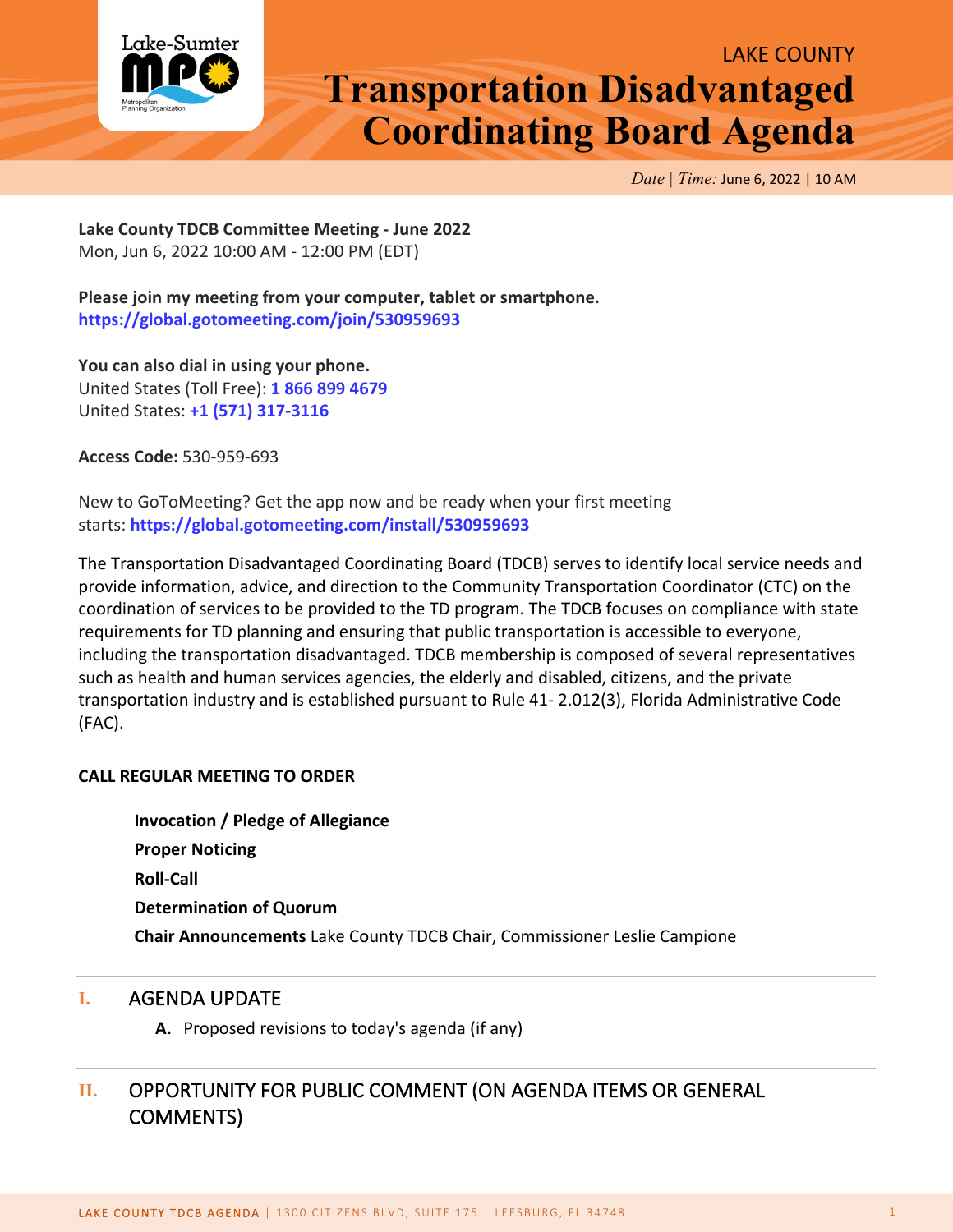

*Date | Time:* June 6, 2022 | 10 AM

At this point in the meeting, the Board will hear citizens' questions, comments, and concerns. If the issue raised is not on today's Agenda, the Board will not take action at this meeting. Questions may be answered by staff or referred for appropriate staff action. If further action is necessary, the item may be placed on a future Board agenda. Public comment shall be limited to three minutes per person.

## **III.** CONSENT ITEMS

- **A. Annual Approval of Lake County TDCB Bylaws** *Attachment A: [Lake County TDCB Bylaws](http://www.lakesumtermpo.com/media/stflqz2u/lake-county-bylaws-final-06-08-2020.pdf)*
- **B. Annual Approval of the Lake County TDCB Grievance Procedures**  *[Attachment B: Lake County TDCB Grievance Procedures](http://www.lakesumtermpo.com/media/kv4eh50m/grievance-procedures-trans-dis-coord-board-signed.pdf)*
- **C. Approval of February 7, 2022, Meeting Minutes** *Attachment C: February 7, 2022, [Lake County TDCB Meeting Minutes](http://www.lakesumtermpo.com/media/wihlbgcw/c-lake-county-tdcb-february-7-2022-minutes.pdf)*

## **IV.** ACTION ITEMS

#### **A. Lake County CTC Evaluation for FY 2021-22**

The Transportation Disadvantaged Coordinating Board is tasked with annually reviewing the Community Transportation Coordinator (CTC) and evaluating the CTC's operations and performance. MPO staff is tasked with providing support to the CTC Evaluation Subcommittee in conducting the evaluation. The evaluation includes: (1) information from the latest Annual Operating Report (FY 2020/21), (2) the monitoring of contractors, (3) surveying of riders, contractors, and purchasing agencies (4) on-site observations of the system, (5) review of rider applications and (6) review of driver files.

The CTC Evaluation Subcommittee recommendations will be presented for review and approval.

#### *[Attachment D: Lake County CTC Evaluation Workbook for FY 2021-22](http://www.lakesumtermpo.com/media/uqsd2ka4/d-lake-county-ctc-evaluation-fy21-22.pdf)*

#### **B. Transportation Disadvantaged Service Plan (TDSP) Minor Update for FY 2022**

As per statute, the TDCB is required to review and approve all changes to the TDSP. The following changes were made to update the previous service plan:

- Update to standard related to out-of-service area trips.
- Update to standards related to escorts and personal care attendants.
- Annual updates to reflect current membership, rate model, System Safety Program Plan Annual Certification, paratransit vehicle inventory, private provider inventory, ridership numbers, and the Annual Operating Report.

*Attachment E: TDSP [Minor Update for FY 2022](http://www.lakesumtermpo.com/media/uyydrdxi/e-lake-tdsp-2022-minor-update-track-changes_final.pdf)*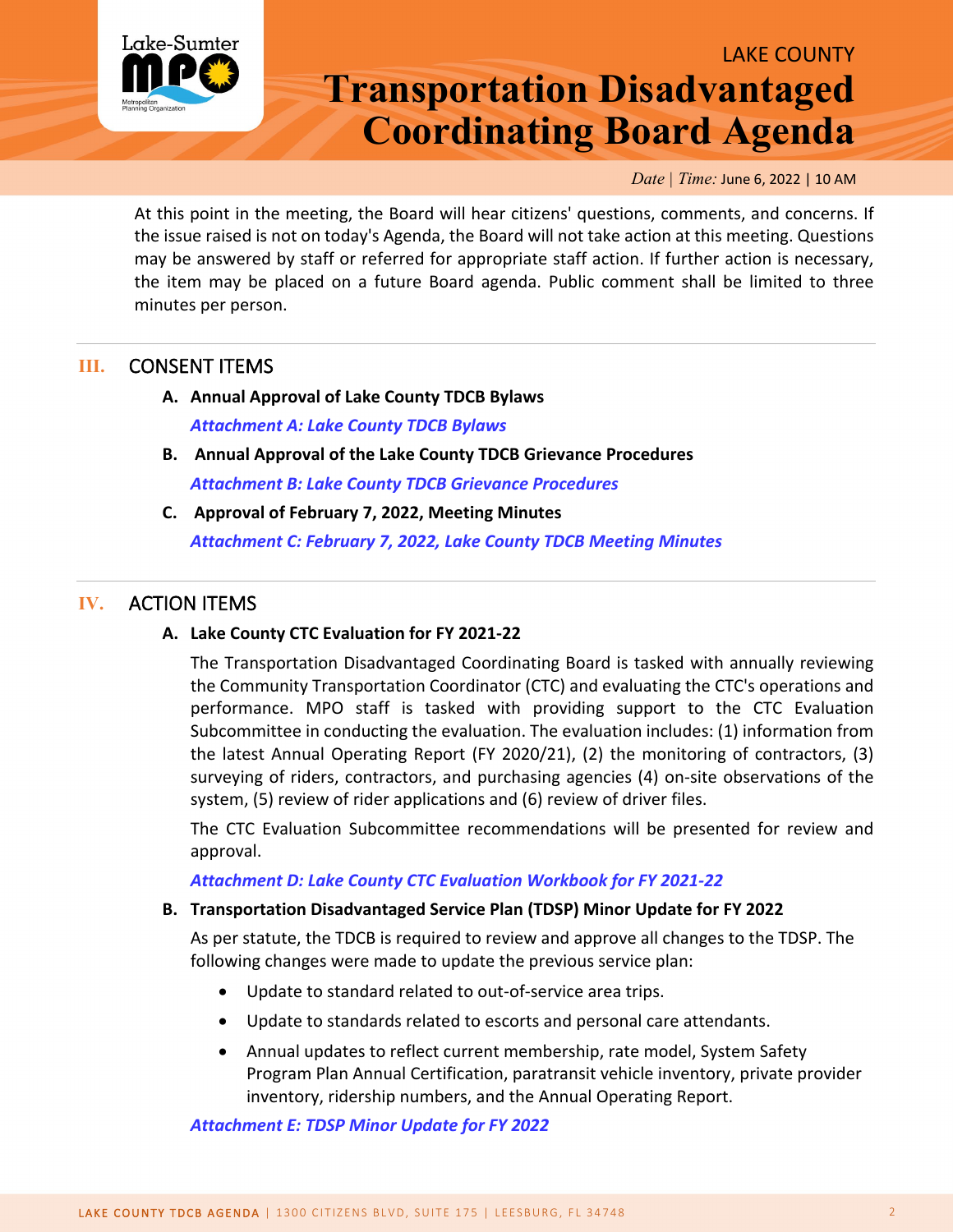

*Date | Time:* June 6, 2022 | 10 AM

#### **C. Approval of FY 2023 TDCB Meeting Calendar**

Draft TDCB Meeting Dates for FY 2023:

- August 1, 2022
- November 7, 2022
- February 6, 2023
- June 5, 2023

### **V.** DISCUSSION ITEMS

Recommendation for approval is requested for Discussion Items.

#### **A. Review and discussion of the Commission for the Transportation Disadvantaged (CTD) Ombudsman Report**

The Lake County TDCB is required to review the CTD Ombudsman's Report quarterly. *The CTD received no calls for Lake County this quarter*.

#### **B. Board Membership – Recommendations Needed to Fill Vacancies**

The Lake County TDCB is seeking members to fill the following vacancies:

- Citizens Advocate
- Citizens Advocate/User of System
- Local Private For-Profit Transportation
- Medical Community

#### **C. "Why It Matters To Me"**

This will be a recurring agenda item which focuses on various aspects of TD planning and why it is important to the Board members.

- Chantel Buck will discuss how her role supports the transportation disadvantaged community
- Lake County TDCB rider demographics discussion

#### **D. Upcoming Conferences/Meetings**

- 30<sup>th</sup> Annual Transportation Disadvantaged Training Workshop & Expo August 30-31, 2022, at Renaissance Orlando at SeaWorld
- FPTA Annual Conference September 18-20, 2022, at Naples Grande Beach Resort

### **VI.** REPORTS

**A.** FDOT – Jo Santiago